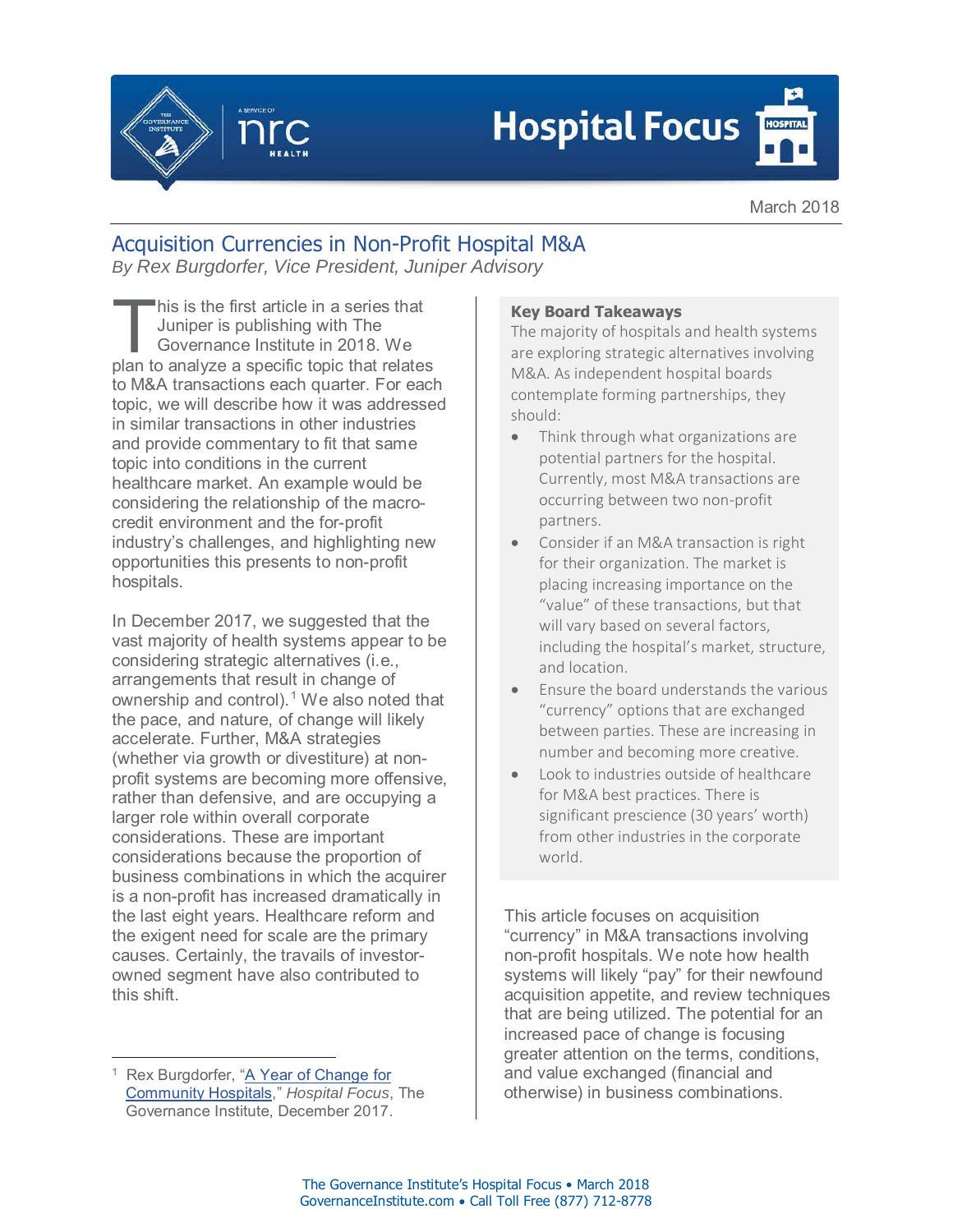Regulators are placing a heightened emphasis on "fairness" and "thoroughness" in board decision-making processes. Historically, there was a large divide in the approach taken by for-profit companies, non-profit systems, and independent hospitals. Those differences have narrowed substantially.

Note that many "currencies" in non-profit business combinations are non-financial in nature. Below is a list of transaction features to which value is often ascribed by nonprofit sellers in M&A transactions:

- 1. Debt obligations of seller assumed by buyer
- 2. Capital commitments—typically over a 10-year horizon, including both routine and strategic projects
- 3. Local input and control retained by seller via board seats on parent board
- 4. Retention of certain rights by seller over local operations
- 5. Board composition and mechanisms for local input
- 6. Creation of enforcement bodies to ensure compliance with terms
- 7. Mission, vision, and values continued by buyer
- 8. Commitments to religious or related ethical directives by buyer
- 9. Retention of existing charity care policies
- 10. Continued sponsorship and involvement in local community functions
- 11. Flexibility to use local contractors and vendors, when appropriate
- 12. Assurance that bequests, gifts, and donations are utilized for original intent
- 13. Balance sheet housed locally; financial assets not to be swept to buyer
- 14. Enduring use of name and brand
- 15. Service lines, accreditation status, and the like, uninterrupted
- 16. Corporate functions enhanced recruiting, IT, legal, payer negotiations
- 17. Employees retained and protected

As with many things, history can provide valuable guidance. In the corporate world, business combination structures and

conventions proliferated in the 1980s. This decade came to define many customs in the market for corporate control (e.g., Delaware Law, SEC norms, and shareholder oversight). This historical precedent likely presages near-term considerations for business combinations between non-profit hospital companies. Below we quote points from *The Mergers and Acquisitions Handbook*, which was published in 1987; the slow pace of change in the hospital industry makes these themes equally important today:<sup>2</sup>

- *The means of payment used to effect a merger or acquisition is a critical element of the transaction. It may well determine both the ability to complete the acquisition and the success of the business after the transaction has been accomplished.*
- *The value that can be gained by structuring a transaction that is mutually beneficial to both parties is a primary reason why friendly, negotiated transactions generally are favored over hostile means of gaining control.*
- *Whether the acquirer purchases stock ("membership interests") or assets, purchase accounting methods are required under generally accepted accounting principles (GAAP), and all acquired assets and liabilities must be carried at their market values.*
- *Contingent payments usually are structured so that part of a purchase price is contingent on the target's postacquisition achievement of certain performance goals. It helps bridge the gap when there is a large difference between the bid price and the asking price for a business, and contingent payments provide an excellent means to keep and motivate former owners of a business during the years immediately following an acquisition.*

 $\overline{a}$ 

<sup>&</sup>lt;sup>2</sup> W. Peter Slusser and Rory Riggs, "Payment Models and Acquisition Currencies," in *The Mergers and Acquisitions Handbook*, Second Edition, eds. Milton L. Rock, Robert H. Rock, Martin Sikora, 1987.